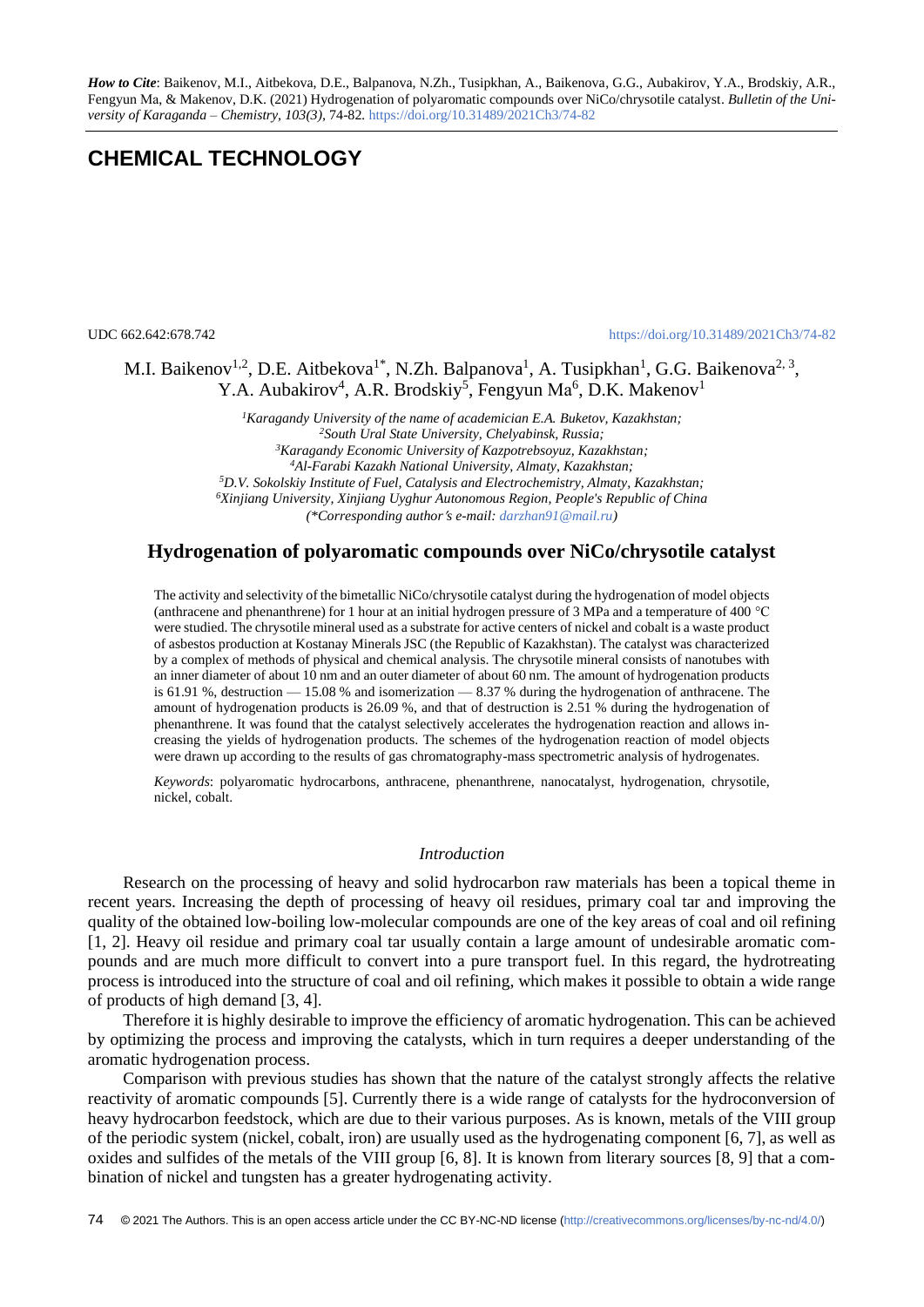Model combinations, such as anthracene, phenanthrene, pyrene, naphthalene, etc., are often used to determine the mechanisms of activity and selectivity of the selected catalysts in the hydrogenation process, which make it possible to establish a more detailed mechanism for heavy hydrocarbons concentration and scientifically based methods for predicting their control [10].

Sahle-Demessie et al. [11] and Liu et al. [12] show the results of catalytic hydrogenation, where anthracene is hydrogenated to di-, tetra- and octa-hydroanthracene, depending on the conditions. Phenanthrene, in comparison with the linear isomer — anthracene, undergoes hydrogenation more difficultly [13, 14]. A completely hydrogenated molecular form — perhydrophenanthrene was obtained along with di-, tetra- and octahydroderivatives under more severe conditions and in a larger amount of catalyst [15].

The aim of this work is to evaluate the activity and selectivity of the NiCo/chrysotile catalyst during the hydrogenation of polyaromatic model objects, such as anthracene and phenanthrene.

## *Experimental*

# *Obtaining and physicochemical studies of the catalyst*

Preliminary leaching with a 20 % hydrochloric acid solution was carried out to remove magnesium and calcium salts in the original chrysotile. The preparation of a binary catalyst was carried out by first dissolving nickel nitrate (20 %) in water with heating, followed by the addition of leached chrysotile to the resulting solution. The resulting mixture was stirred and dried at room temperature, and then dried in an oven at 105 °C until constant weight. Then, cobalt nitrate was dissolved in water and the process was repeated with the already obtained dry mass of chrysotile with a nickel salt. Further, the heat treatment of nickel and cobalt salts deposited on chrysotile was carried out in a muffle furnace at 500 °C for 2 hours. The mass fraction of nickel and cobalt in the total mass of the obtained NiCo/chrysotile catalyst is 5 % each.

A Dron-4-07 X-ray diffractometer was used (a tube with a cobalt anode, tube parameters: 30 kV, 20 mA) to determine the phase composition of the catalyst obtained.

The surface morphology of the leached chrysotile and the NiCo/chrysotile catalyst were obtained using a MIRA3 TESCAN scanning electron microscope and a Jeol JEM-1400Plus transmission electron microscope.

Using a NanoS90 laser particle sizer and Zetasizer Nano (DTS) software, the particle size and distribution of the catalyst were determined, and water was used as the dispersant.

## *Process of catalytic hydrogenation of model objects*

Hydrogenation of polyaromatic hydrocarbons (anthracene (Interchem, Russia) and phenanthrene (Merck, Russia)) was carried out in an autoclave (manufactured in the People's Republic of China) with an internal stirrer with a capacity of 0.05 L. Hydrogenation of anthracene and phenanthrene lasts 60 minutes at an initial hydrogen pressure of 3.0 MPa, a temperature of 400 °C. The working pressure was ~6.0 MPa. The mass of the polyaromatic hydrocarbon of 1 g and the mass of the catalyst of 0.01 g were premixed. Then the prepared mass was loaded into the autoclave. The reactor was purged with hydrogen, and required gas pressure was supplied. The reactor was held for a specified time after reaching the temperature required. The reaction mixture was dissolved in benzene when it was cooled to room temperature.

The gas chromatography-mass spectrometry analysis of anthracene and phenanthrene hydrogenation products was performed on an Agilent Technologies 7890A gas chromatograph with a 5975C mass-spectrometric detector. The column temperature was gradually varied from 60 to 300 °C with time; a flow rate of helium was 8 mL/s. The test sample with a volume of 1 μL was introduced into the column using a 7683B autosampler. The test sample entered the ionization chamber of the mass spectrometer after separation in the column. The incoming molecules underwent fragmentation by electron impact with energy of 70 eV at a temperature of 250 °C in the chamber. After extracting from the ionization chamber by an electrostatic field the fragments arrived at a quadrupole capacitor. The mass spectra of test sample components were obtained with the use of the quadrupole capacitor. The chromatograms and mass spectra were processed using the MSD ChemStation E02.00.493 software. The NIST-8 database of mass spectra was used to identify compounds.

### *Results and Discussion*

### *Parameters of NiCo/chrysotile catalyst*

The chrysotile mineral used as a substrate for active centers of nickel and cobalt is a waste product of asbestos production at Kostanay Minerals JSC (the Republic of Kazakhstan), which is a serpentine raw material 3MgО∙2SiO2·H2O. Man-made waste contains a significant amount of magnesium oxide, on average 38–42 % by weight, and derivatives of silicon dioxide as main accompanying components [16]. Chrysotile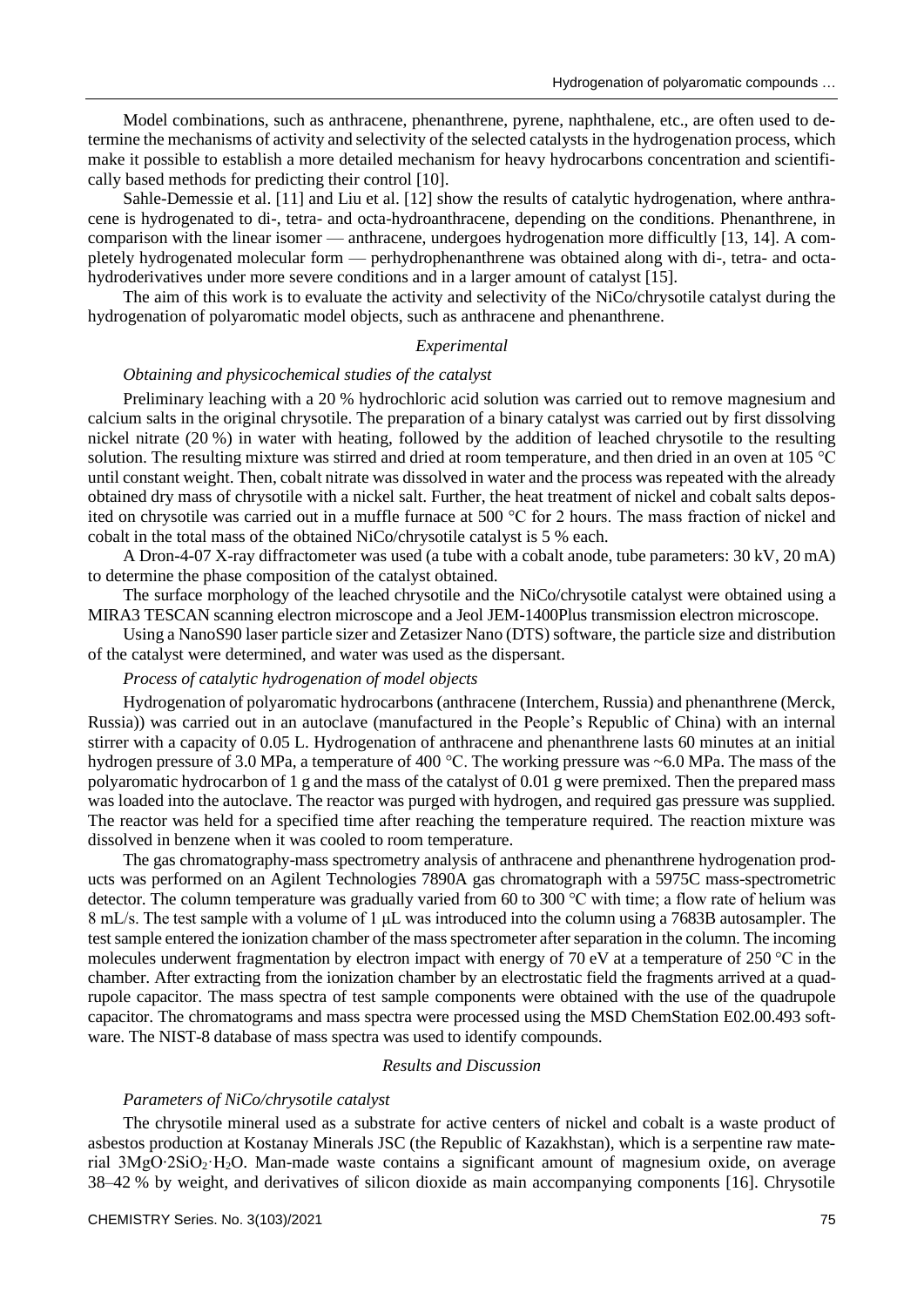fibers consist of 12–20 twisted planes. It was found that the twist of the fibers decreases after leaching of chrysotile using a hydrochloric acid solution due to the removal of magnesium oxide. Thus, the acidity of chrysotile increases due to an increase in the concentration of SiO2.

The natural mineral chrysotile is of great interest because its macroscopic matrix consists of nanotubes, the inner diameter of which is about 10 nm, and the outer diameter is about 60 nm. These nanotubes can be about 1 cm long, and they are arranged in a close-to-hexagonal packing. Chrysotile has been successfully used for the formation of semiconductor, ferroelectric, and metal nanowires [17]. When a catalyst is prepared by wet mixing, chrysotile nanotubes can be filled with nickel and cobalt ions from the corresponding salts solutions. Figure 1 shows the diffraction pattern of the catalyst obtained.



Figure 1. X-ray diffractograms of NiCo/chrysotile

According to the diffraction pattern, the reflections are 7.31; 4.48; 3.65; 2.52; 2.09; 1.53 Å correspond to the crystal structures of chrysotile Mg<sub>3</sub>[OH]<sub>4</sub>{Si<sub>2</sub>O<sub>5</sub>}, reflections 2.88; 2.45; 2.03; 1.56; 1.43 Å — cobalt oxide CoCo2O4, reflections 2.42; 2.09; 1.48; 1.26; 1.20 Å — nickel oxide NiO.

Figure 2 shows photomicrographs of leached chrysotile and catalyst NiCo/chrysotile.



Figure 2. SEM (1) and TEM (2) micrographs of chrysotile (a) and NiCo/chrysotile (b)

The micrographs (a1 and a2) show that the chrysotile tubes are tightly packed in the short order. However, in the long range order, chrysotile can be described as "amorphously" packed. The mineral consists of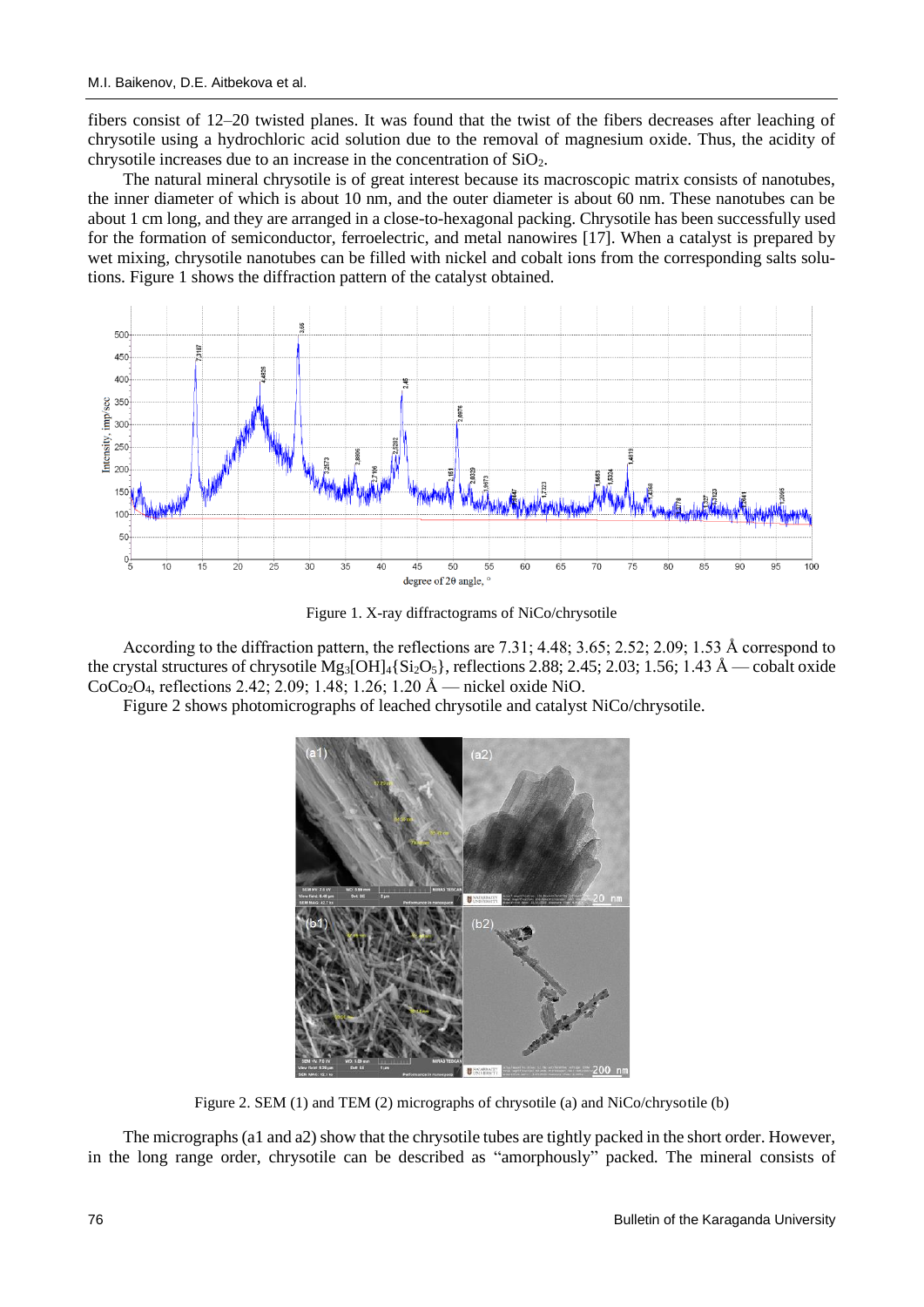nanotubes with an inner diameter of about 10 nm and an outer diameter of about 60 nm. Oxides of nickel and cobalt with a diameter of ~50 nm deposited on the surface of chrysotile tubes are visible (micrographs b1 and b2).

The particle size and distribution of the catalytic additive particles, determined using a laser particle sizing device, are shown in Figure 3.



Figure 3. Size and distribution of particles in an aqueous suspension of NiCo/chrysotile

According to the laser determiner, the average particle size of the catalyst is 546.5 nm.

*Influence of the catalyst on hydrogenation of model objects*

Table 1 shows the results of the hydrogenation of anthracene and phenanthrene in the presence of NiCo/chrysotile catalyst.

Table 1

| No.            | Individual chemical composition      | The yield of products, % |              |
|----------------|--------------------------------------|--------------------------|--------------|
|                |                                      | Anthracene               | Phenanthrene |
| 1              | 1-Methyl-2-(phenylmethyl)-benzene    | 3.51                     | 0.20         |
| $\overline{c}$ | 2-Ethyl-naphthalene                  | 1.38                     | 1.10         |
| 3              | 2-Butyl-naphthalene                  | 2.20                     | 0.25         |
| 4              | Biphenyl                             |                          | 0.40         |
| 5              | 2-Methyl-1,1'-biphenyl               | 1.04                     |              |
| 6              | 2-Ethyl-1,1'-biphenyl                | 6.95                     | 0.37         |
| 7              | Fluorene                             |                          | 2.75         |
| 8              | 9-Methyl-9H-fluorene                 |                          | 0.90         |
| 9              | 9,10-Dihydro-anthracene              | 24.83                    | 2.82         |
| 10             | 1,2,3,4-Tetrahydro-anthracene        | 34.92                    | 1.68         |
| 11             | 1,2,3,4,5,6,7,8-Octahydro-anthracene | 2.16                     |              |
| 12             | 9,10-Dihydro-phenanthrene            |                          | 13.45        |
| 13             | 1,2,3,4-Tetrahydro-phenanthrene      |                          | 4.09         |
| 14             | Anthracene                           | 14.65                    |              |
| 15             | Phenanthrene                         | 8.37                     | 74.70        |
| 16             | Undetermined                         |                          | 0.57         |
|                | <b>Conversion</b>                    | 76.99                    | 28.60        |

**The yield of products of anthracene and phenanthrene hydrogenation process in the presence of NiCo/chrysotile**

It was noted that phenanthrene is hydrogenated less selective than anthracene, although the order of the shortened bond in it is greater than in anthracene. Obviously, the number of shortened bonds should also be taken into account: in phenanthrene, one with an order of 1.775, in anthracene — four, although with an order of 1.738. Thus, an important tendency determining the rate of hydrogenation of aromatic hydrocarbons is its dependence on the presence of shortened bonds and their number if the process is not complicated by the peculiarities of the catalysts effect [18].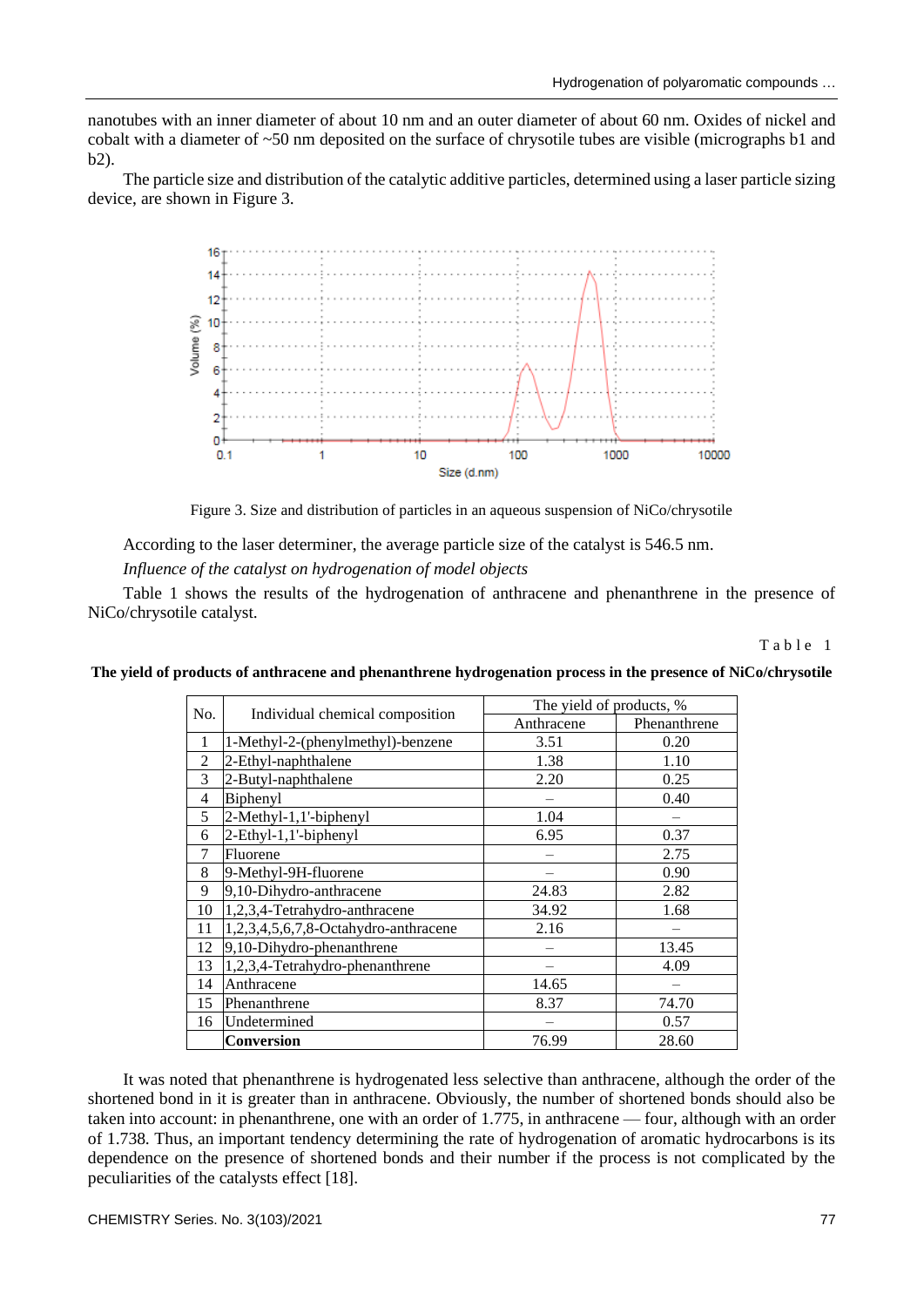Diagrams have been presented in Figures 4 and 5 according to the results of the hydrogenation of anthracene and phenanthrene in the presence of NiCo/chrysotile catalyst at an initial hydrogen pressure of 3 MPa and a temperature of 400 °C.



Figure 4. Scheme of anthracene hydrogenation reactions according to hydrogenated product composition

During the hydrogenation of anthracene the amount of hydrogenation products is 61.91 %, destruction — 15.08 % and isomerization — 8.37 %. It is known that the first reaction in anthracene hydrocracking is stepwise hydrogenation to di-, tetra- and octahydro-anthracenes, alternately [11, 12]. The cyclohexane ring of the tetrahydroanthracene is then cracked to naphthalenes. The conversion of anthracene to 1-methyl-2-(phenylmethyl)-benzene occurs stepwise through the formation of dihydro-anthracene.

A general pattern of naphthenic rings opening along with  $α$ -bonds has been observed according to the results of model objects hydrogenation. The preferential cleavage of this bond under conditions simulating coal liquefaction, i.e., under the hydrogen pressure is explained by the ipso-attack of atomic hydrogen, formed by the interaction of molecular hydrogen with radicals [18]. The formation of 1-methyl-2-(phenylmethyl) benzene from dihydroanthracene (1) and 2-butyl-naphthalene from tetrahydroanthracene (2) occurs by cleavage of  $\alpha$ -bonds initiated by ipso-attack H $\bullet$  (Fig. 5).



Figure 5. Scheme of 1-methyl-2-(phenylmethyl)-benzene formation from dihydroanthracene (1) and 2-butyl-naphthalene from tetrahydroanthracene (2)

The amount of hydrogenation products is 26.09 %, and that of destruction is 2.51 % during the phenanthrene hydrogenation.



Figure 6. Scheme of phenanthrene hydrogenation reactions according to hydrogenated product composition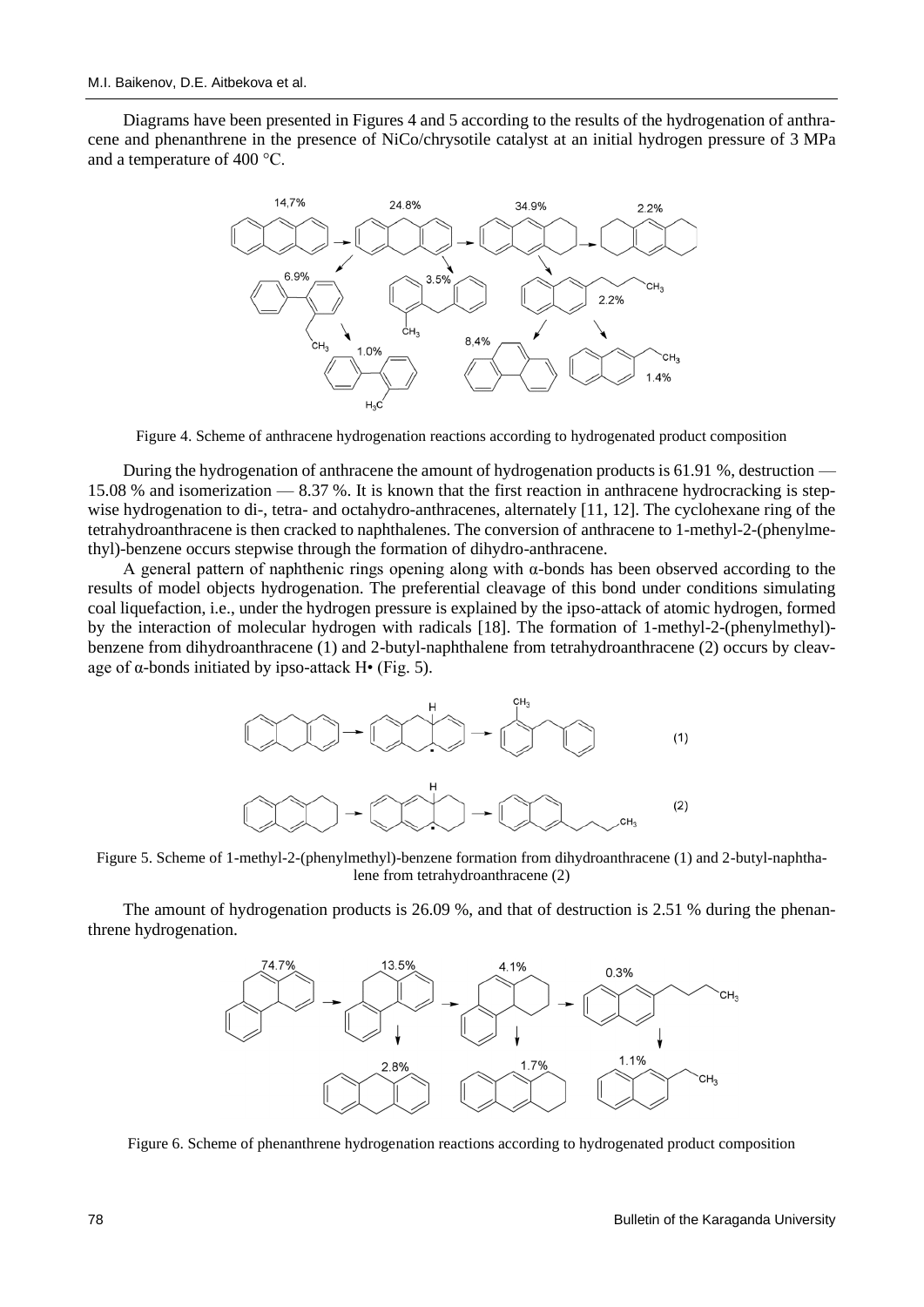Successive hydrogenation and cracking reactions prevail in the process of phenanthrene hydrogenation. Apparently, 9,10-dihydrophenanthrene and 1,2,3,4-tetrahydrophenanthrene formed as a result of phenanthrene hydrogenation are isomerized to 9,10-dihydroanthracene and 1,2,3,4-tetrahydroanthracene, respectively [19]. The formation of 2-butyl-naphthalene from tetrahydrophenanthrene also occurs by cleavage of the α-bond initiated by ipsoattack H• (Fig. 7).



Figure 7. Scheme of 2-butyl-naphthalene formation from tetrahydrophenanthrene

9-methyl-9H-fluorene formed during the hydrogenation of phenanthrene is a Fluorene product present in the starting phenanthrene (3.7 %). Also, most likely, 1-methyl-2-(phenylmethyl)-benzene, 2-ethyl-1,1'-biphenyl, biphenyl are the degradation products of dibenzothiophene present in the starting phenanthrene  $(2.1 \%).$ 

Earlier, we found that during the hydrogenation of a mixture of anthracene and phenanthrene with a ratio of 1:1 in the presence of a catalytic additive CoO/microsphere, at an initial hydrogen pressure of 3 MPa and a temperature of 420 °C, the conversion of the mixture is 92.5 %, where the amounts of unreacted anthracene and phenanthrene accounted for 1.3 % and 6.2 %, respectively [20]. The high conversion of the mixture can be explained by the fact that the products of anthracene hydrogenation (di-, tetrahydroanthracene) act as a hydrogen donor. 9,10-Dihydroanthracene and 1,2,3,4-tetrahydroanthracene formed during the phenanthrene hydrogenation in the presence of a NiCo/chrysotile catalyst can also be hydrogen donors.

#### *Conclusions*

Thus, when studying the effect of the NiCo/chrysotile catalyst on the hydrogenation of anthracene and phenanthrene for 1 hour at an initial hydrogen pressure of 3 MPa and a temperature of 400 °C, it was found that the catalyst selectively accelerates the hydrogenation reaction and allows increasing the yields of hydrogenation products and is ~62 % and ~26 %, respectively. The yields of the degradation products of anthracene and phenanthrene are  $\sim$ 15 % and  $\sim$ 2.5 %, respectively. Anthracene conversion is  $\sim$ 77 % and phenanthrene conversion is  $\approx$  29 %.

#### References

1 Hu F. Technical progress and industrialization status of coal to fuel oil in China / F. Hu, B. Yan, G. Wang, X. Gu, Q. Chang // Clean Coal Technology. — 2019. — No. 25. — P. 57–63[. http://m.jjmjs.com.cn/artdetail-449.html](http://m.jjmjs.com.cn/artdetail-449.html)

2 Hui D. Role of Hydrogen Pressure in Slurry-Phase Hydrocracking of Venezuela Heavy Oil / D. Hui, L. Dong, L. Hua, G. Peng, L. Renqing, L. Ming, L. Bin, Y. Yuanxi // Energy & Fuels. — 2015. — Vol. 29, No. 4. — P. 2104–2110. <https://pubs.acs.org/doi/10.1021/ef502457p>

3 Kuznetsov P.N. Thermal dissolution of different-ranked coals in tetralin and the anthracene fraction of coking tar / P.N. Kuznetsov, N.V. Perminov, L.I. Kuznetsova, S.M. Kolesnikova, E.S. Kamenskii, N.I. Pavlenko, F.A. Buryukin // Solid Fuel Chemistry. — 2020. — Vol. 54, No. 29. — P. 61–68. [https://link.springer.com/article/10.3103](https://link.springer.com/article/10.3103%2FS036152192002007X) %2FS036152192002007X

4 Dmitriev D.E. Transformations of resins and asphaltenes during the thermal treatment of heavy oils / D.E. Dmitriev, A.K. Golovko // Petroleum Chemistry. — 2010. — Vol. 50, No. 2. — P. 106–113[. https://doi.org/10.1134/S0965544110020040](https://doi.org/10.1134/S0965544110020040)

5 Beltramone A.R. Simultaneous Hydrogenation of Multiring Aromatic Compounds over NiMo Catalyst / A.R. Beltramone, <br>5. Resasco, W.E. Alvarez, T.V. Choudhary // Ind. Eng. Chem. Res. — 2008. — No. 47. P. 7161–7166. D.E. Resasco, W.E. Alvarez, T.V. Choudhary // Ind. Eng. Chem. Res. <https://doi.org/10.1021/ie8004258>

6 Bricker M. Hydrocracking in Petroleum Processing / M. Bricker, V. Thakkar, J. Petri // Handbook of Petroleum Processing: 2nd ed. / A.T. Steven, R.P. Peter, S.J. David. — Switzerland: Springer International Publishing, 2015. — P. 317–359.

7 Dik P.P. Hydroprocessing of Hydrocracker Bottom on Pd Containing Bifunctional Catalysts / P.P. Dik, O.V. Klimov, I.G. Danilova, K.A. Leonova, V.Yu. Pereyma, S.V. Budukva, D.D. Uvarkina, M.O. Kazakov, A.S. Noskov // Catalysis Today. — 2016. — No. 271. — P. 154–162[. https://doi.org/10.1016/j.cattod.2015.09.050](https://doi.org/10.1016/j.cattod.2015.09.050)

8 Gonzalez-Cortes S.L. Comparing the hydrodesulfurization reaction of thiophene on γ-Al2O3 supported CoMo, NiMo and NiW sulfide catalysts / S.L. Gonzalez-Cortes // Reaction Kinetics and Catalysis Letters. — 2009. — No. 97. — P. 131–139. <https://doi.org/10.1007/s11144-009-0008-2>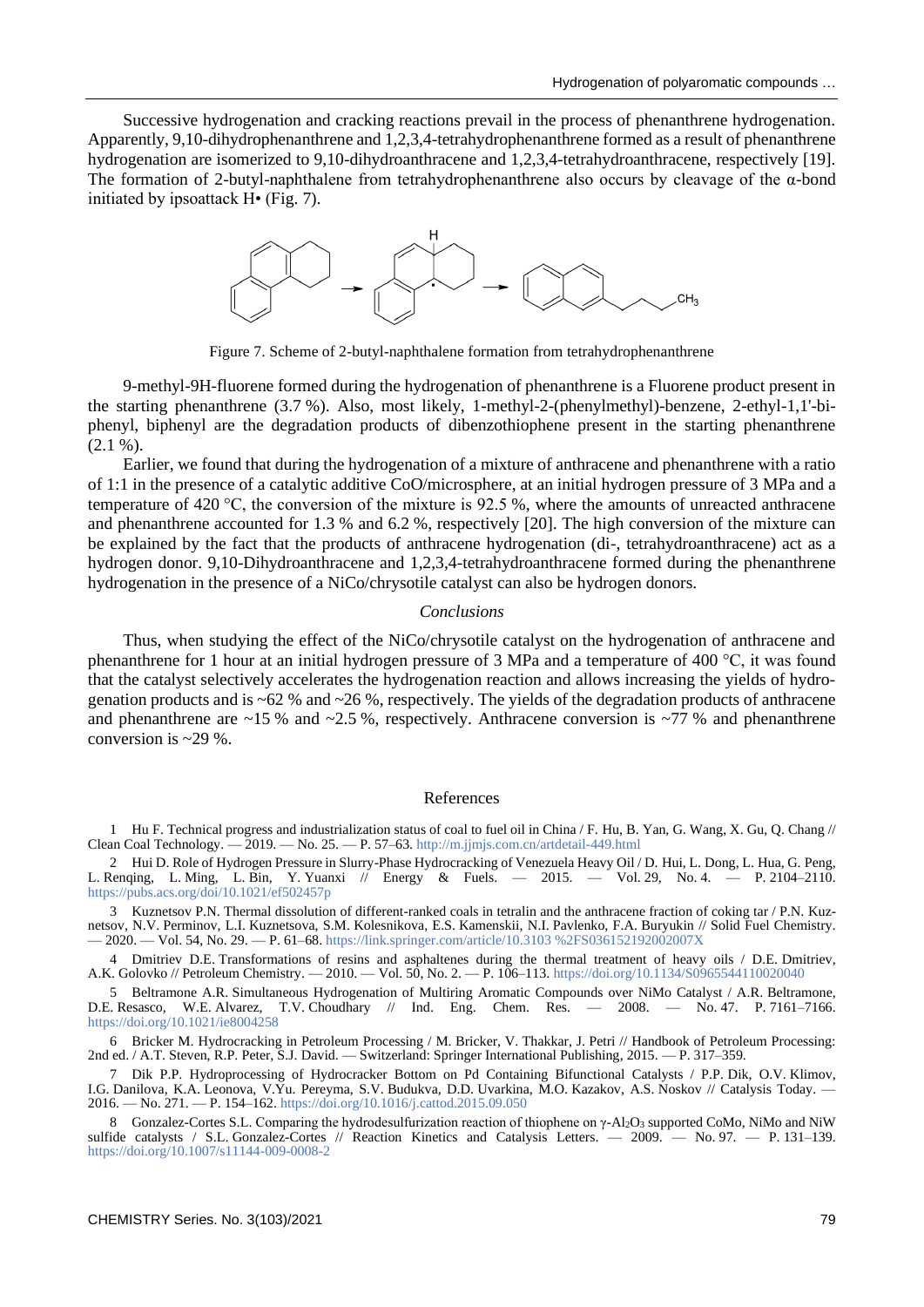9 Yasuda H. Hydrogenation of tetralin over sulfided nickel-tungstate/alumina and nickel-molybdate/alumina catalysts / H. Yasuda, M. Higo, S. Yoshitomi, T. Sato, M. Imamura, H. Matsubayashi, H. Shimada, A. Nishijima, Y. Yoshimura // Catalysis Today. — 1997. — No. 39. — P. 77–87. [https://doi.org/10.1016/S0920-5861\(97\)00090-4](https://doi.org/10.1016/S0920-5861(97)00090-4)

10 Baikenov M.I. Influence of catalytic systems on process of model object hydrogenation. / M.I. Baikenov, G.G. Baikenova, B.S. Sarsembayev, A.T. Baimagambetova, A. Tusipkhan, A.Z. Matayeva // International Journal of Coal Science and Technology. — 2014. — Vol. 1, No. 1. — P. 88–92[. https://doi.org/10.1007/s40789-014-0012-7](https://doi.org/10.1007/s40789-014-0012-7)

11 Sahle-Demessie E. Hydrogenation of Anthracene in Supercritical Carbon Dioxide Solvent Using Ni Supported on Hβ-Zeolite Catalyst / E. Sahle-Demessie, V.G. Devulapelli, A.A. Hassan // Catalysts. — 2012. — No. 2. — P. 85-100. <https://doi.org/10.3390/catal2010085>

12 Liu H. The Catalytic Performance of Metalloporphyrins during Hydrogenation of Anthracene / H. Liu, S.F. Ji, Z.X. Wang, A.J. Guo, K. Chen // Energy Technology. — 2015. — No. 3. — P. 145–154.<https://doi.org/10.1002/ente.201402124>

13 Schachtl E. Understanding Ni Promotion of MoS2/g-Al2O3 and its Implications for the Hydrogenation of Phenanthrene / E. Schachtl, L. Zhong, E. Kondratieva, J. Hein, O.Y. Gutierrez, A. Jentys, J.A. Lercher // ChemCatChem. — 2015. — No. 7. — P. 4118–4130.<https://doi.org/10.1002/cctc.201500706>

14 Yang H.B. Kinetics of Phenanthrene Hydrogenation System over CoMo/Al2O3 Catalyst / H.B. Yang, Y.C. Wang, H.B. Jiang, H.X. Weng, F. Liu, F. Li // Industrial and Engineering Chemistry Research. — 2014. — No. 53. — P. 12264–12269. <https://dx.doi.org/10.1021/ie501397n>

15 Nuzzi M. Hydrogenation of phenanthrene in the presence of Ni catalyst. Thermal dehydrogenation of hydrophenanthrenes and role of individual species in hydrogen transfers for coal liquefaction / M. Nuzzi, B. Marcandalli // Fuel Processing Technology. 2002. — No. 80. — P. 35-45[. http://dx.doi.org/10.1016/S0378-3820\(02\)00189-3](http://dx.doi.org/10.1016/S0378-3820(02)00189-3)

16 Джафаров Н.Н. Хризотил-асбест Казахстана: моногр. / Н.Н. Джафаров. — Алматы: РИО ВАК РК, 2000. — 180 с.

17 Belotitskii V.I. Optical properties of metal nanoparticles in chrysotile channels / V.I. Belotitskii, Y.A. Kumzerov, A.E. Kalmykov, D.A. Kirilenko, U. Peschel, S.G. Romanov, L.M. Sorokin, A.A. Sysoeva, O. Zhuromskyy // Technical Physics Letters. — 2016. — No. 42. — P. 656–658.<https://doi.org/10.1134/S1063785016060183>

18 Калечиц И.В. Моделирование ожижения угля / И.В. Калечиц. — М.: ИВТАН, 1999. — 229 с.

19 Meiramov M.G. Angular-linear isomerization on the hydrogenation of phenanthrene in the presence of iron-containing catalysts / M.G. Meiramov // Solid Fuel Chemistry. — 2017. — No. 51. — P. 107–110[. https://doi.org/10.3103/S0361521917020070](https://doi.org/10.3103/S0361521917020070)

20 Aitbekova D.E. Catalytic Hydrogenation of a Model Mixture of Anthracene and Phenanthrene / D.E. Aitbekova, F.Y. Ma, M.G. Meiramov, G.G. Baikenova, F.E. Kumakov, A. Tusipkhan, S.K. Mukhametzhanova, M.I. Baikenov // Solid Fuel Chemistry. — 2019. — No. 53. — P. 230–238.<https://doi.org/10.3103/S0361521919040025>

# М.И. Байкенов, Д.Е. Айтбекова, Н.Ж. Балпанова, A. Түсіпхан, Г.Г. Байкенова, Е.А. Аубакиров, А.Р. Бродский, Фен Юн Ма, Д.К. Макенов

# **Полиароматты қосылыстардың NiCo/хризотил катализаторында гидрогенизациялау**

Модельдік объектілерді (антрацен мен фенантрен) 1 сағат бойы сутегінің бастапқы қысымы 3 МПа және 400 °С температурада гидрогенизациялаған кезде биметалдық NiCo/хризотилді катализатордың белсенділігі мен селективтілігі зерттелді. Никель мен кобальттың белсенді орталықтары үшін субстрат ретінде пайдаланылған хризотил минералы «Қостанай минералдары» АҚ (Қазақстан Республикасы) асбест өндірісінің қалдығы болып табылады. Катализатор физика-химиялық талдау әдістерінің кешенімен сипатталды. Хризотил минералы ішкі диаметрі шамамен 10 нм және сыртқы диаметрі шамамен 60 нм болатын нанотүтіктерден тұрады. Антраценді гидрогенизациялау кезінде гидрлеу өнімдерінің мөлшері 61,91 %, деструкция өнімдері 15,08 % және изомеризация өнімдері 8,37 % құрады. Фенантренді гидрогенизациялау кезінде гидрлеу өнімдерінің мөлшері 26,09 %, ал деструкция өнімдері 2,51 % болды. Катализатор гидрлеу реакциясын селективті түрде жылдамдататыны және гидрлеу өнімдерінің шығымын арттыруға мүмкіндік беретіні анықталды. Гидрогенизаттарды хромато-массспектрометрлік талдау нәтижелері бойынша модельдік объектілерді гидрогенизациялау реакциясының схемалары жасалды.

*Кілт сөздер*: полиароматты көмірсутектер, антрацен, фенантрен, нанокатализатор, гидрогенизация, хризотил, никель, кобальт.

# М.И. Байкенов, Д.Е. Айтбекова, Н.Ж. Балпанова, A. Тусипхан, Г.Г. Байкенова, Е.А. Аубакиров, А.Р. Бродский, Фен Юн Ма, Д.К. Макенов

#### **Гидрогенизация полиароматических соединений на катализаторе NiCo/хризотил**

Исследованы активность и селективность биметаллического катализатора NiCo/хризотил при гидрогенизации модельных объектов (антрацена и фенантрена) в течение 1 ч при исходном давлении водорода 3 МПа и температуре 400 °С. Минерал хризотил, использованный в качестве подложки для активных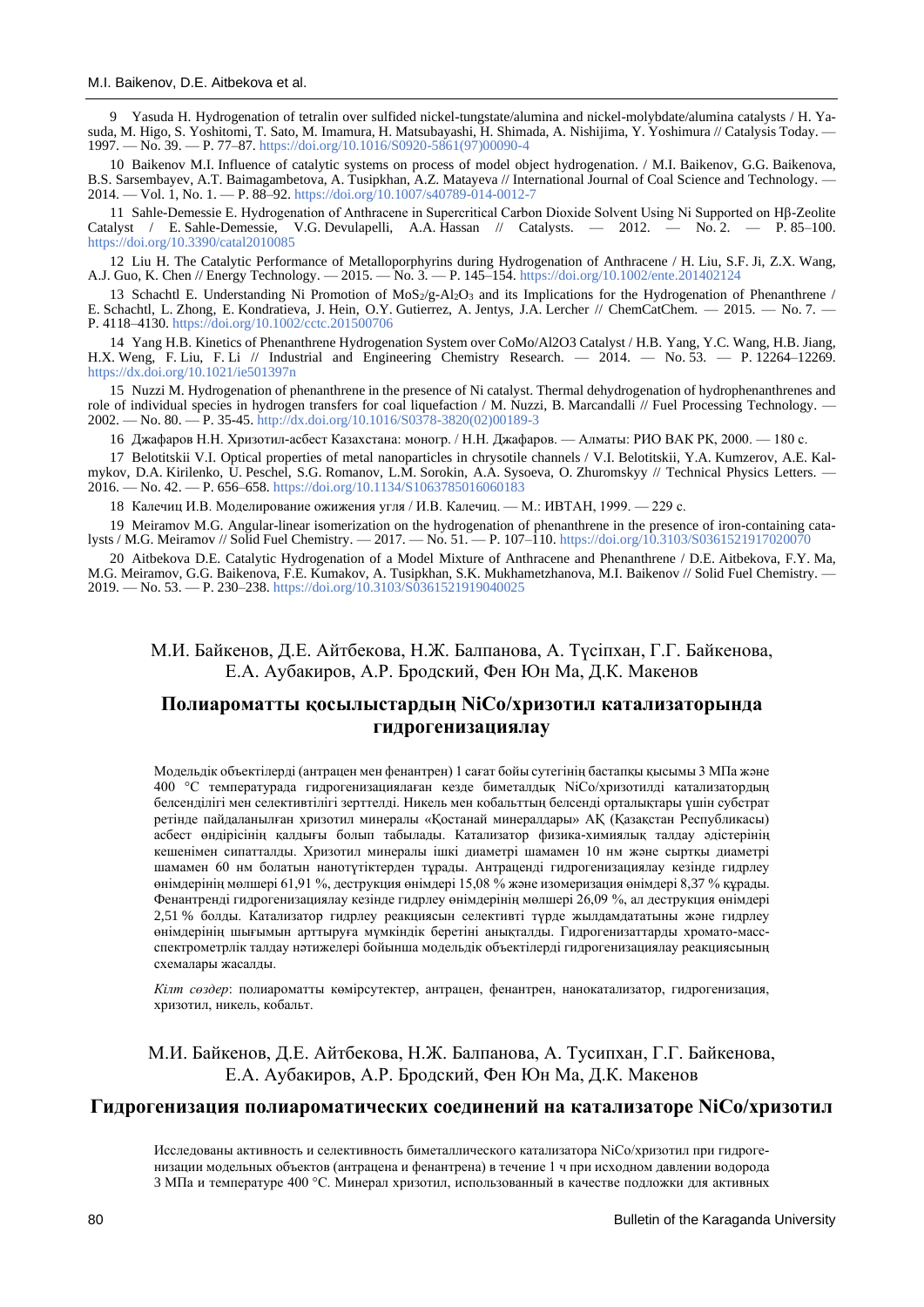центров никеля и кобальта, является отходом асбестового производства АО «Костанайские минералы» (Республика Казахстан). Катализатор охарактеризован комплексом методов физико-химического анализа. Минерал хризотил состоит из нанотрубок с внутренним диаметром около 10 нм и внешним диаметром около 60 нм. При гидрогенизации антрацена количество продуктов гидрирования составляет 61,91 %, деструкции — 15,08 % и изомеризации — 8,37 %. При гидрогенизации фенантрена количество продуктов гидрирования составляет 26,09 %, а деструкции — 2,51 %. Установлено, что катализатор селективно ускоряет реакцию гидрирования и позволяет увеличить выход продуктов гидрирования. По результатам хромато-масс-спектрометрического анализа гидрогенизатов были составлены схемы реакции гидрогенизации модельных объектов.

*Ключевые слова*: полиароматические углеводороды, антрацен, фенантрен, нанокатализатор, гидрогенизация, хризотил, никель, кобальт.

#### References

1 Hu, F., Yan, B., Wang, G., Gu, X., & Chang, Q. (2019). Technical progress and industrialization status of coal to fuel oil in China. *Clean Coal Technology, 25*, 57–63.<http://m.jjmjs.com.cn/artdetail-449.html>

2 Hui, D., Dong, L., Hua, L., Peng, G., Renqing, L., & Ming, L., et al. (2015). Role of Hydrogen Pressure in Slurry-Phase Hydrocracking of Venezuela Heavy Oil. *Energy & Fuels, 29, 4*, 2104–2110.<https://pubs.acs.org/doi/10.1021/ef502457p>

3 Kuznetsov, P.N., Perminov, N.V., Kuznetsova, L.I., Kolesnikova, S.M., Kamenskii, E.S., & Pavlenko, N.I., et al. (2020). Thermal dissolution of different-ranked coals in tetralin and the anthracene fraction of coking tar. *Solid Fuel Chemistry, 54, 2*, 61–68. [https://link.springer.com/article/10.3103](https://link.springer.com/article/10.3103%2FS036152192002007X) %2FS036152192002007X

4 Dmitriev, D.E., & Golovko, A.K. (2010). Transformations of resins and asphaltenes during the thermal treatment of heavy oils. *Petroleum Chemistry, 50, 2*, 106–113[. https://doi.org/10.1134/S0965544110020040](https://doi.org/10.1134/S0965544110020040)

5 Beltramone, A.R., Resasco, D.E., Alvarez, W.E., & Choudhary, T.V. (2008). Simultaneous Hydrogenation of Multiring Aromatic Compounds over NiMo Catalyst. *Ind. Eng. Chem. Res., 47*, 7161–7166.<https://doi.org/10.1021/ie8004258>

6 Bricker, M., Thakkar, V., & Petri, J. (2015). Hydrocracking in Petroleum Processing. Handbook of Petroleum Processing. A.T. Steven, R.P. Peter, S.J. David (2nd ed.). Switzerland: Springer International Publishing.

7 Dik, P.P., Klimov, O.V., Danilova, I.G., Leonova, K.A., Pereyma, V.Yu., & Budukva, et al. (2016). Hydroprocessing of Hydrocracker Bottom on Pd Containing Bifunctional Catalysts. *Catalysis Today, 271*, 154–162. [https://doi.org/10.1016/j.cat](https://doi.org/10.1016/j.cattod.2015.09.050)[tod.2015.09.050](https://doi.org/10.1016/j.cattod.2015.09.050)

8 Gonzalez-Cortes, S.L. (2009). Comparing the hydrodesulfurization reaction of thiophene on γ-Al2O3 supported CoMo, NiMo and NiW sulfide catalysts. *Reaction Kinetics and Catalysis Letters, 97*, 131–139[. https://doi.org/10.1007/s11144-009-0008-2](https://doi.org/10.1007/s11144-009-0008-2)

9 Yasuda, H., Higo, M., Yoshitomi, S., Sato, T., Imamura, M., & Matsubayashi, H., et al. (1997). Hydrogenation of tetralin over sulfided nickel-tungstate/alumina and nickel-molybdate/alumina catalysts. *Catalysis Today, 39*, 77–87[. https://doi.org/10.1016/S0920-](https://doi.org/10.1016/S0920-5861(97)00090-4) [5861\(97\)00090-4](https://doi.org/10.1016/S0920-5861(97)00090-4)

10 Baikenov, M.I., Baikenova, G.G., Sarsembayev, B.S., Baimagambetova, A.T., Tusipkhan, A., & Matayeva, A.Z. (2014). Influence of catalytic systems on process of model object hydrogenation. *International Journal of Coal Science and Technology, 1, 1*, 88–92[. https://doi.org/10.1007/s40789-014-0012-7](https://doi.org/10.1007/s40789-014-0012-7)

11 Sahle-Demessie, E., Devulapelli, V.G., & Hassan, A.A. (2012). Hydrogenation of Anthracene in Supercritical Carbon Dioxide Solvent Using Ni Supported on Hβ-Zeolite Catalyst. *Catalysts, 2*, 85–100[. https://doi.org/10.3390/catal2010085](https://doi.org/10.3390/catal2010085)

12 Liu, H., Ji, S.F., Wang, Z.X., Guo, A.J., & Chen, K. (2015). The Catalytic Performance of Metalloporphyrins during Hydrogenation of Anthracene. *Energy Technology, 3*, 145–154[. https://doi.org/10.1002/ente.201402124](https://doi.org/10.1002/ente.201402124)

13 Schachtl, E., Zhong, L., Kondratieva, E., Hein, J., Gutierrez, O.Y., Jentys, A., & et al. (2015). Understanding Ni Promotion of MoS2/g-Al2O<sup>3</sup> and its Implications for the Hydrogenation of Phenanthrene. *ChemCatChem, 7*, 4118–4130. <https://doi.org/10.1002/cctc.201500706>

14 Yang, H.B., Wang, Y.C., Jiang, H.B., Weng, H.X., Liu, F., & Li, F. (2014). Kinetics of Phenanthrene Hydrogenation System over CoMo/Al2O<sup>3</sup> Catalyst. *Industrial and Engineering Chemistry Research, 53*, 12264–12269[. https://dx.doi.org/10.1021/ie501397n](https://dx.doi.org/10.1021/ie501397n)

15 Nuzzi, M., & Marcandalli, B. (2002). Hydrogenation of phenanthrene in the presence of Ni catalyst. Thermal dehydrogenation of hydrophenanthrenes and role of individual species in hydrogen transfers for coal liquefaction. *Fuel Processing Technology, 80*, 35– 45[. http://dx.doi.org/10.1016/S0378-3820\(02\)00189-3](http://dx.doi.org/10.1016/S0378-3820(02)00189-3)

16 Jafarov, N.N. (2000). *Khrizotil-asbest Kazakhstana [Chrysotile-asbestos of Kazakhstan]*. Almaty: RIO VAK RK [in Russian].

17 Belotitskii, V.I., Kumzerov, Y.A., Kalmykov, A.E., Kirilenko, D.A., Peschel, U., & Romanov, S.G., et al. (2016). Optical properties of metal nanoparticles in chrysotile channels. Technical Physics Letters, 42, 656–658. of metal nanoparticles in <https://doi.org/10.1134/S1063785016060183>

18 Кalechits, I.V. (1999). *Modelirovanie ozhizheniia uglia [Modeling of Coal Liquefaction]*. Moscow: IHTAS [in Russian].

19 Meiramov, M.G. (2017). Angular-linear isomerization on the hydrogenation of phenanthrene in the presence of iron-containing catalysts. *Solid Fuel Chemistry, 51*, 107–110[. https://doi.org/10.3103/S0361521917020070](https://doi.org/10.3103/S0361521917020070)

20 Aitbekova, D.E., Ma, F.Y., Meiramov, M.G., Baikenova, G.G., Kumakov, F.E., & Tusipkhan. A., et al. (2019). Catalytic Hydrogenation of a Model Mixture of Anthracene and Phenanthrene. *Solid Fuel Chemistry, 53*, 230–238. <https://doi.org/10.3103/S0361521919040025>